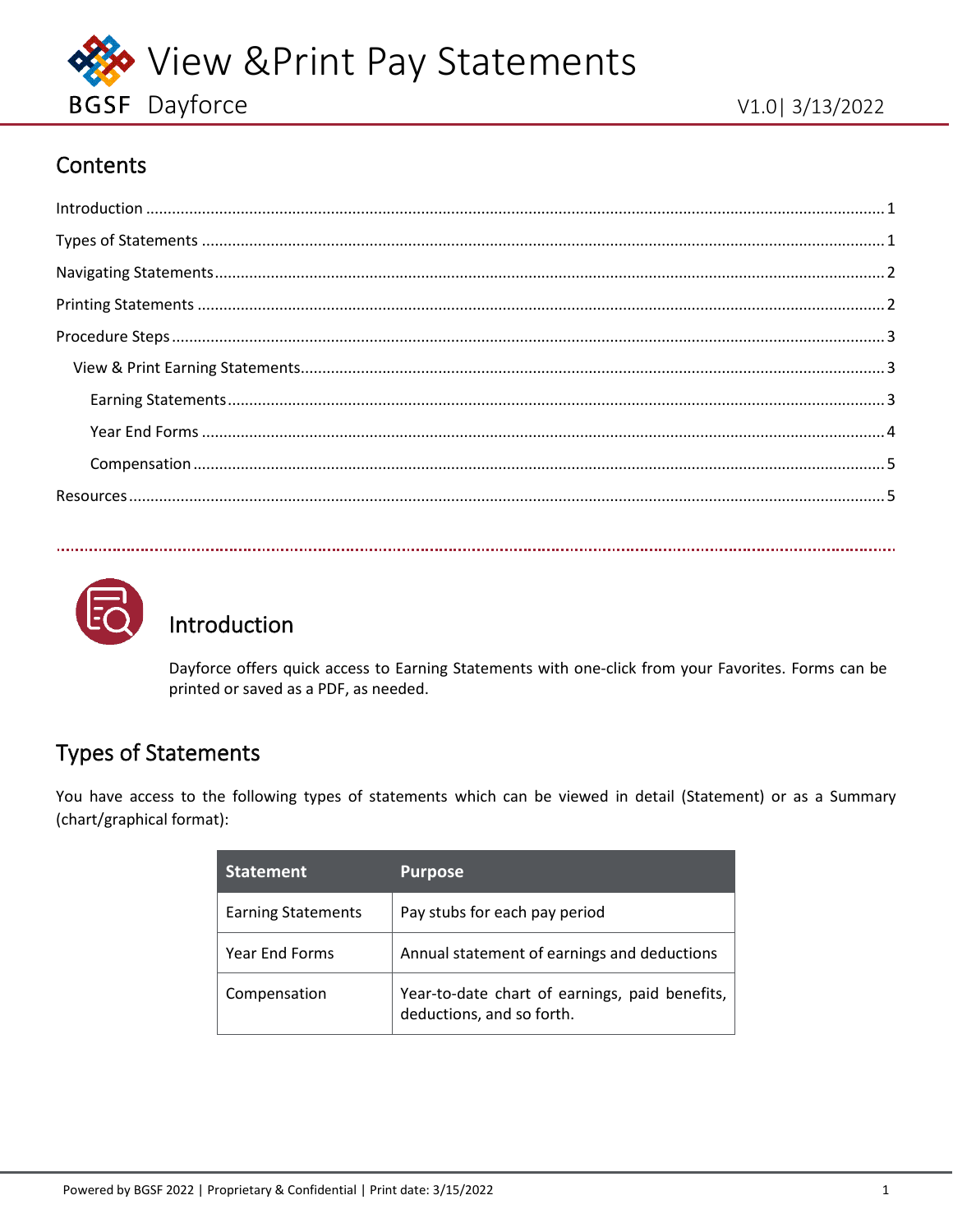#### <span id="page-1-0"></span>Navigating Statements

Statements are grouped by month or year, respectively. Clicking a month or year displays all the statement received during the selected period.

| <b>Earning Statements</b> | <b>Year End Forms</b><br>Compensation |                 |                 |                       |
|---------------------------|---------------------------------------|-----------------|-----------------|-----------------------|
| From: 10/18/2017          | To: 11/18/2018                        | <b>Y</b> Filter | <b>Re</b> Print | 50 Statement(s) Found |
|                           | <b>Earning Statement</b>              | Pay Date        | Type            | Net Pay               |
| August 2018               |                                       |                 |                 |                       |
|                           | LE Bakery - #11859                    | 8/17/2018       | Normal          | \$509.49              |
|                           | LE Bakery - #11855                    | 8/10/2018       | Normal          | \$509.49              |
|                           | LE Bakery - #11841                    | 8/3/2018        | Normal          | \$620.75              |
| July 2018<br>с            |                                       |                 |                 |                       |

Once you have opened a statement, use the arrows in the upper left-/right-hand corners to scroll forward/backwards between statements.

Click the **>** to close a statement and return to the list.

| Earning Statements | Year End Forms |  |
|--------------------|----------------|--|
|                    |                |  |

## <span id="page-1-1"></span>Printing Statements

Individual statements (Earning or Year End) can be printed or saved as a PDF by clicking the printer icon at the top of the page. Selecting the box next to each required statement enables you to print all of them at once (refer to the example below). For instance, selecting a month will automatically select each statement for the period. You can "uncheck" a box to remove it from the selection.

Next, click the Print button and the PDF will generate. Click the message icon  $\boxtimes$  at the top right of the PDF screen to download and save the file.

Example: In the sample below, selecting the month of August 2018 automatically selected each of the individual pay statements for that month.

|   | From: 10/18/2017   |  | To: 11/18/2018           | 曲 | <b>O</b> Print |
|---|--------------------|--|--------------------------|---|----------------|
|   |                    |  | <b>Earning Statement</b> |   | Pay Date       |
|   | August 2018        |  |                          |   |                |
| ☑ | LE Bakery - #11869 |  |                          |   | 8/17/2018      |
| ☑ | LE Bakery - #11855 |  |                          |   | 8/10/2018      |
| ◙ | LE Bakery - #11841 |  |                          |   | 8/3/2018       |
| u | <b>July 2018</b>   |  |                          |   |                |
| с | June 2018          |  |                          |   |                |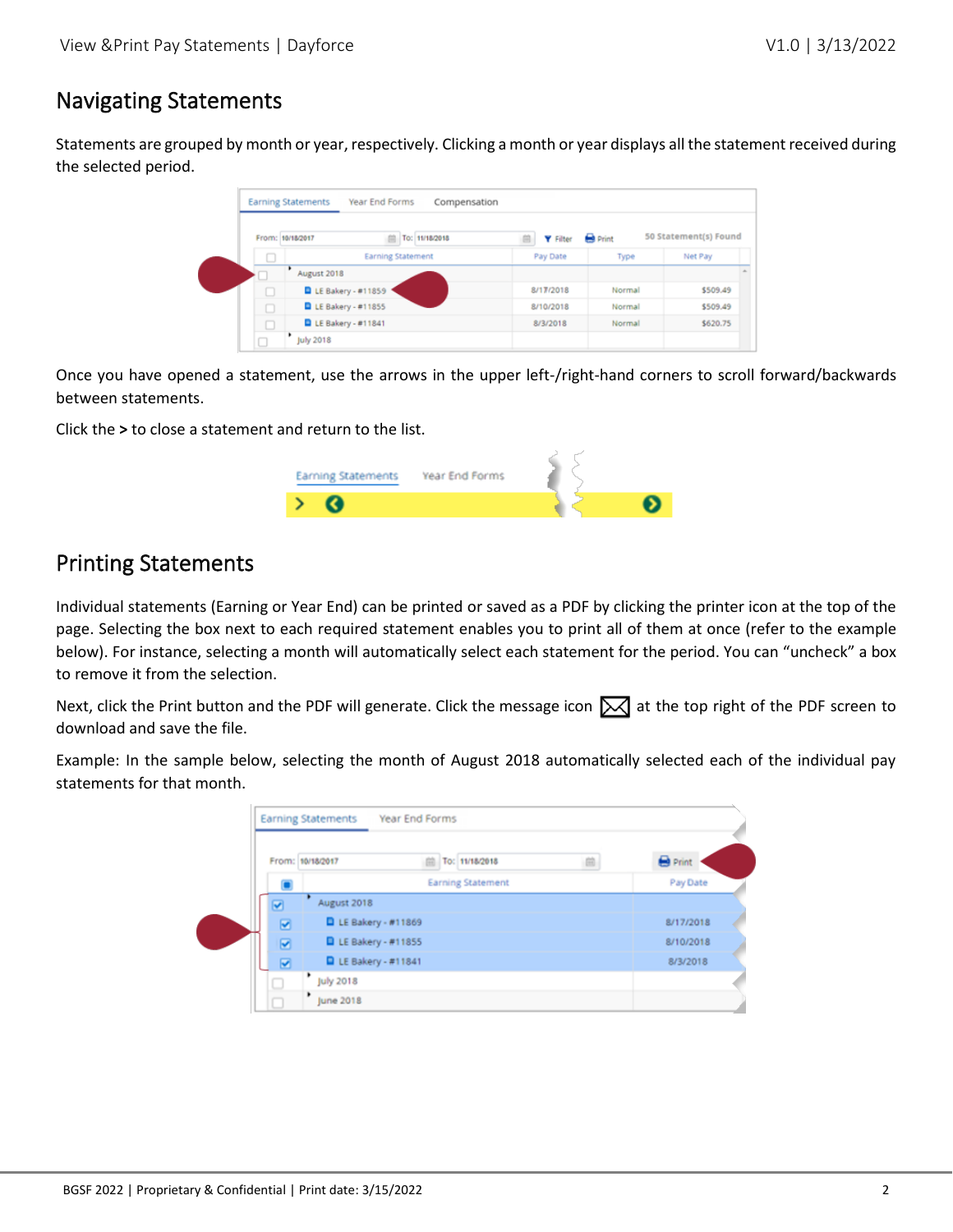

<span id="page-2-0"></span>

#### <span id="page-2-2"></span><span id="page-2-1"></span>View & Print **Step Action** Earning **1** Log into **Dayforce**. **Statements 2** | Click **Earning** on your Home screen.  $\bullet$ ۰ Jessica Jones egional Manager file & Settings <u>ទ្វីក្</u>ស 〓  $O$  Be **3** Select the **Earning Statements** or **Year End Forms** tab, accordingly. Proceed to step 4 for Earning Statements or jump to [Year End Forms](#page-3-1) or [Compensation,](#page-4-0) as needed. **Earning Statements** Year End Forms C To: 11/18/2018 From: 10/18/2017 **Earning Statement** August 2018 LE Bakery - #11859  $\Box$ LE Bakery - #11855  $\Box$ LE Bakery - #11841  $\Box$  $\frac{1}{\sqrt{2018}}$ *Earning statements (steps 4 - 6):* **4** Expand the appropriate **Month** and select a **Statement** to open it. Use the direction arrows to scroll to the previous/next statement (review [Navigating Statements](#page-1-0) if you need help).**Earning Statements** Year End Forms rom: 10/18/2017 To: 11/18/2018 **Filter** Earning Statement Pay Date August 2018  $\Box$  LE Bakery - #11869 8/17/2018 LE Bakery - #11855 8/10/2018  $\blacksquare$  LE Bakery - #11841 8/3/2018 ı. **July 2018**  $June 2018$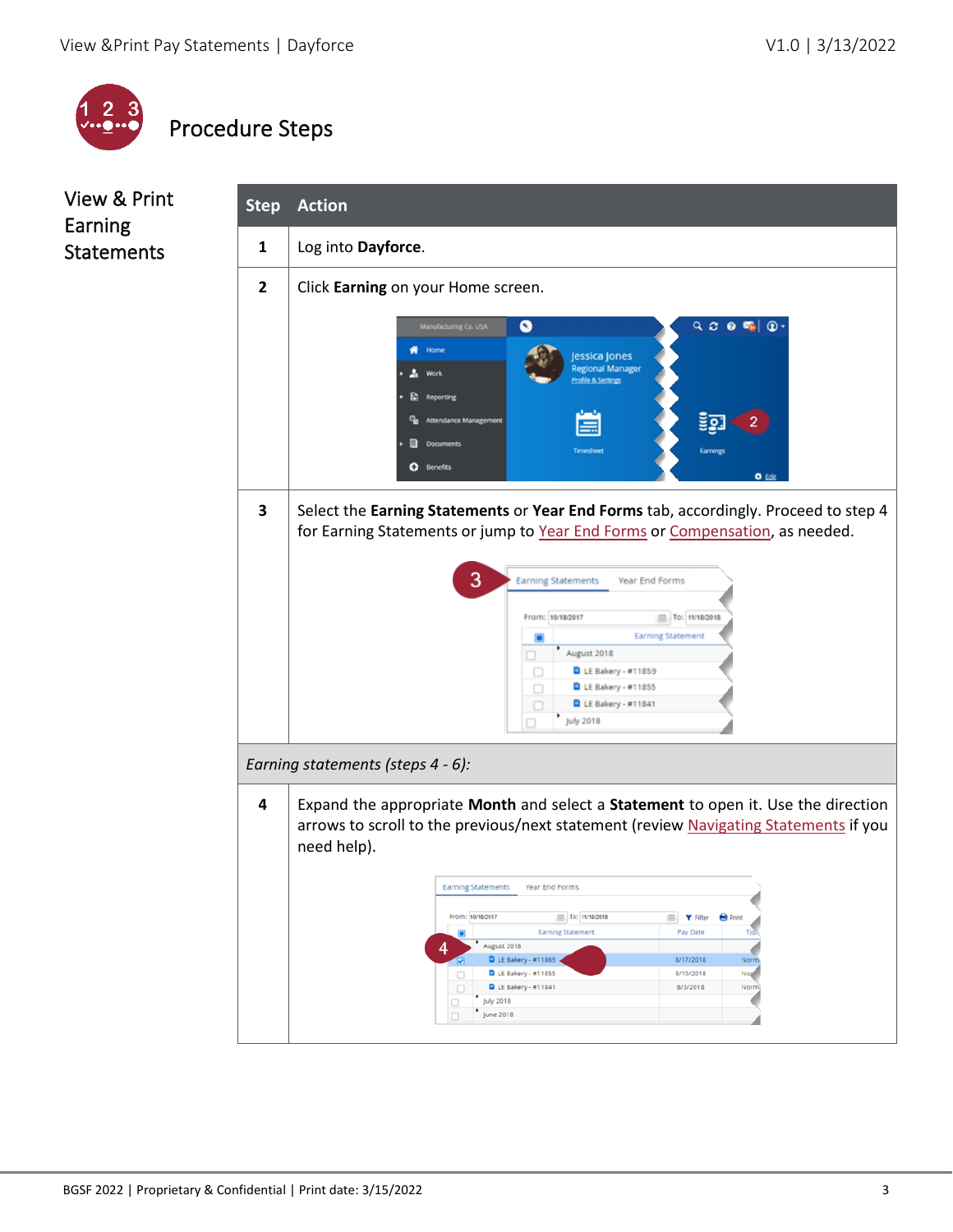#### View & Print Earning Statements (cont.)

<span id="page-3-1"></span><span id="page-3-0"></span>

| view & Print Earning<br>Statements (cont.) | <b>Step</b>                                                                                                                         | <b>Action</b>                                                           |                                                                                                                                                                                                                                                                                                                                                                                                                                                                                                                                                                                                                                                                                                                                                                                                                                                                           |                                                                                                                                                                                                                                                  |  |  |  |
|--------------------------------------------|-------------------------------------------------------------------------------------------------------------------------------------|-------------------------------------------------------------------------|---------------------------------------------------------------------------------------------------------------------------------------------------------------------------------------------------------------------------------------------------------------------------------------------------------------------------------------------------------------------------------------------------------------------------------------------------------------------------------------------------------------------------------------------------------------------------------------------------------------------------------------------------------------------------------------------------------------------------------------------------------------------------------------------------------------------------------------------------------------------------|--------------------------------------------------------------------------------------------------------------------------------------------------------------------------------------------------------------------------------------------------|--|--|--|
|                                            | Click the Summary tab to view earnings in chart/graphical format. Select Statement<br>5<br>to return to the default Statement view. |                                                                         |                                                                                                                                                                                                                                                                                                                                                                                                                                                                                                                                                                                                                                                                                                                                                                                                                                                                           |                                                                                                                                                                                                                                                  |  |  |  |
|                                            | 6                                                                                                                                   |                                                                         |                                                                                                                                                                                                                                                                                                                                                                                                                                                                                                                                                                                                                                                                                                                                                                                                                                                                           |                                                                                                                                                                                                                                                  |  |  |  |
|                                            |                                                                                                                                     | <b>Earning Statements</b><br>Year End Forms                             |                                                                                                                                                                                                                                                                                                                                                                                                                                                                                                                                                                                                                                                                                                                                                                                                                                                                           |                                                                                                                                                                                                                                                  |  |  |  |
|                                            |                                                                                                                                     | 6<br>Summary<br>Statement                                               | LE Bakery - #11869 . 8/17/2018 . Normal<br>5.                                                                                                                                                                                                                                                                                                                                                                                                                                                                                                                                                                                                                                                                                                                                                                                                                             | $\odot$                                                                                                                                                                                                                                          |  |  |  |
|                                            |                                                                                                                                     | <b>Earnings</b><br>Pre-Tax Deductions                                   | 1,000.83 100.00%<br>23.98%<br>240.00                                                                                                                                                                                                                                                                                                                                                                                                                                                                                                                                                                                                                                                                                                                                                                                                                                      |                                                                                                                                                                                                                                                  |  |  |  |
|                                            |                                                                                                                                     | <b>B</b> Taxes<br>Post-Tax Deductions                                   | 18.11%<br>181.34<br>70.00<br>6.99%                                                                                                                                                                                                                                                                                                                                                                                                                                                                                                                                                                                                                                                                                                                                                                                                                                        |                                                                                                                                                                                                                                                  |  |  |  |
|                                            |                                                                                                                                     | <b>Net Pay</b>                                                          | 50.92%<br>509.49                                                                                                                                                                                                                                                                                                                                                                                                                                                                                                                                                                                                                                                                                                                                                                                                                                                          |                                                                                                                                                                                                                                                  |  |  |  |
|                                            |                                                                                                                                     | <b>Hours</b>                                                            | 40.00 100.00%                                                                                                                                                                                                                                                                                                                                                                                                                                                                                                                                                                                                                                                                                                                                                                                                                                                             |                                                                                                                                                                                                                                                  |  |  |  |
|                                            |                                                                                                                                     | Regular                                                                 | 40.00 100.00%                                                                                                                                                                                                                                                                                                                                                                                                                                                                                                                                                                                                                                                                                                                                                                                                                                                             |                                                                                                                                                                                                                                                  |  |  |  |
|                                            |                                                                                                                                     | <b>Net Pay Distribution</b>                                             |                                                                                                                                                                                                                                                                                                                                                                                                                                                                                                                                                                                                                                                                                                                                                                                                                                                                           | Amount                                                                                                                                                                                                                                           |  |  |  |
|                                            |                                                                                                                                     | Check - 11869                                                           |                                                                                                                                                                                                                                                                                                                                                                                                                                                                                                                                                                                                                                                                                                                                                                                                                                                                           | 509.49                                                                                                                                                                                                                                           |  |  |  |
|                                            | 7                                                                                                                                   | Year End Forms (steps 7 - 8):<br>need help).                            | Select the Year End Forms tab and select a year to open the form. Use the direction<br>arrows to scroll to the previous/next statement (review Navigating Statements if you                                                                                                                                                                                                                                                                                                                                                                                                                                                                                                                                                                                                                                                                                               |                                                                                                                                                                                                                                                  |  |  |  |
|                                            | 8                                                                                                                                   | Click > to return to the Year End Forms list.                           |                                                                                                                                                                                                                                                                                                                                                                                                                                                                                                                                                                                                                                                                                                                                                                                                                                                                           |                                                                                                                                                                                                                                                  |  |  |  |
|                                            |                                                                                                                                     | <b>Year End Forms</b><br>Earning S<br>42015<br>2015 W-2 - US LE OY<br>8 | Compensation<br>Earning Statements<br>Year End Forms<br>Compensation<br>2015 W-2 - US LE OV<br>۰><br><b>Total Forms: 1</b><br>Original: Electronic Only on 07/08/2015 02:46 PM<br>To the right is an explanation of the contents of the wage boxes on your W-2.<br><b>POSS Wages</b><br>Please note that the gross amount shown may include adjustments.<br>Benefits<br>Group Term Life<br>Adoption<br>Deferred Comp<br>Section 125<br>Other Pretax/Wage Limit<br>W-2 Wages<br>3 WHOES, TIPS, OTHER COMPENSA<br>CONTROL NUMBER<br>This Information is being furnished 2015 CMB NO. 1545-0008<br>to the internal is a particular product to the internal in the limit of the internal is<br>$\begin{tabular}{ c c c c } \hline A & EMIGVOTECS SOCSM & SECURUTY MUMREA \\ \hline $595-55-55555 \\ \hline \end{tabular}$<br>I SOCIAL SECURITY<br>WAGES.<br>$\overline{cost}$ | <b>C</b> Print<br>Federal Box 1<br>Soc. Sec. Box 3 & 7<br>Medicare Box 5<br>1244.66<br>1244.66<br>1244.66<br>1244.66<br>1244.66<br>1244.66<br>2 RDDA NCOME TAX WTHHEID<br>100.00<br>1244.66<br>4 SOON, SECURITY TAX WITHHEID<br>77.17<br>1344.66 |  |  |  |